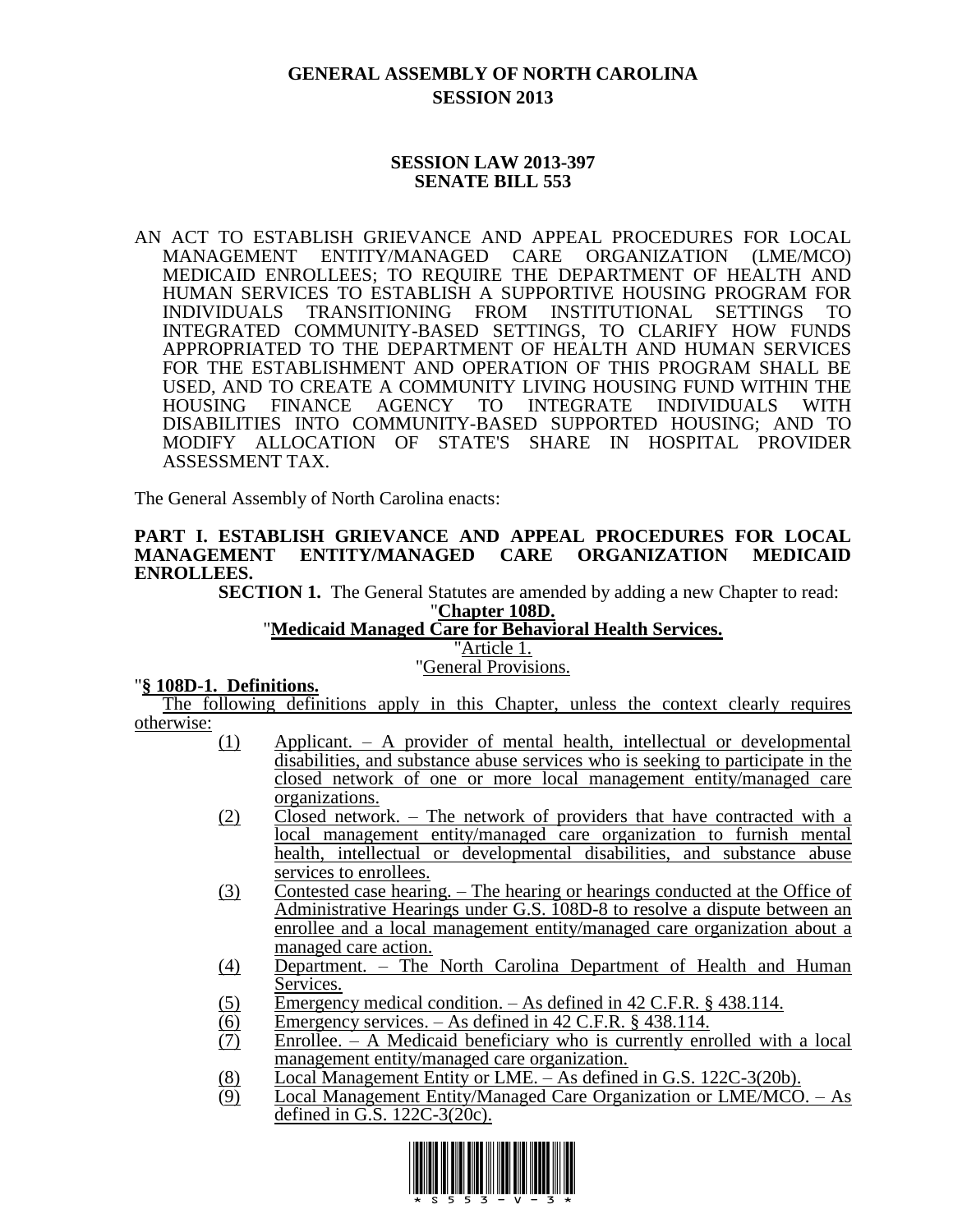- (10) Managed care action. An action, as defined in  $42$  C.F.R. §  $438.400(b)$ .<br>(11) Managed Care Organization or MCO. As defined in  $42$  C.F.R. §  $438.2$
- (11) Managed Care Organization or MCO. As defined in 42 C.F.R. § 438.2.<br>(12) Mental health, intellectual or developmental disabilities, and substance al
- Mental health, intellectual or developmental disabilities, and substance abuse services or MH/IDD/SA services. – Those mental health, intellectual or developmental disabilities, and substance abuse services covered under a contract in effect between the Department of Health and Human Services and a local management entity to operate a managed care organization or prepaid inpatient health plan (PIHP) under the 1915(b)/(c) Medicaid Waiver approved by the federal Centers for Medicare and Medicaid Services (CMS).
- (13) Network provider. An appropriately credentialed provider of mental health, intellectual or developmental disabilities, and substance abuse services that has entered into a contract for participation in the closed network of one or more local management entity/managed care organizations.
- (14) Notice of managed care action. The notice required by 42 C.F.R. § 438.404.
- (15) Notice of resolution. The notice described in 42 C.F.R. § 438.408(e).<br>(16) OAH. The North Carolina Office of Administrative Hearings.
- OAH. The North Carolina Office of Administrative Hearings.
- (17) Prepaid Inpatient Health Plan or PIHP. As defined in 42 C.F.R. § 438.2.
- (18) Provider of emergency services. A provider that is qualified to furnish emergency services to evaluate or stabilize an enrollee's emergency medical condition.

## "**§ 108D-2. Scope; applicability of this Chapter.**

This Chapter applies to every LME/MCO and to every applicant, enrollee, provider of emergency services, and network provider of an LME/MCO.

### "**§ 108D-3. Conflicts; severability.**

(a) To the extent that this Chapter conflicts with the Social Security Act or 42 C.F.R. Part 438, federal law prevails.

(b) To the extent that this Chapter conflicts with any other provision of State law that is contrary to the principles of managed care that will ensure successful containment of costs for behavioral health care services, this Chapter prevails and applies.

(c) If any section, term, or provision of this Chapter is adjudged invalid for any reason, these judgments shall not affect, impair, or invalidate any other section, term, or provision of this Chapter, but the remaining sections, terms, and provisions shall be and remain in full force and effect.

#### "Article 2.

"Enrollee Grievances and Appeals.

## "**§ 108D-4. LME/MCO grievance and appeal procedures, generally.**

(a) Each LME/MCO shall establish and maintain internal grievance and appeal procedures that (i) comply with the Social Security Act and 42 C.F.R. Part 438, Subpart F, and (ii) afford enrollees, and network providers authorized in writing to act on behalf of enrollees, constitutional rights to due process and a fair hearing.

(b) Enrollees, or network providers authorized in writing to act on behalf of enrollees, may file requests for grievances and LME/MCO level appeals orally or in writing. However, unless the enrollee or network provider requests an expedited appeal, the oral filing must be followed by a written, signed grievance or appeal.

(c) An LME/MCO shall not attempt to influence, limit, or interfere with an enrollee's right or decision to file a grievance, request for an LME/MCO level appeal, or a contested case hearing. However, nothing in this Chapter shall be construed to prevent an LME/MCO from doing any of the following:

- (1) Offering an enrollee alternative services.
- (2) Engaging in clinical or educational discussions with enrollees or providers.
- (3) Engaging in informal attempts to resolve enrollee concerns prior to the issuance of a notice of grievance disposition or notice of resolution.

(d) An LME/MCO shall not take punitive action against a provider for any of the following:

(1) Filing a grievance on behalf of an enrollee or supporting an enrollee's grievance.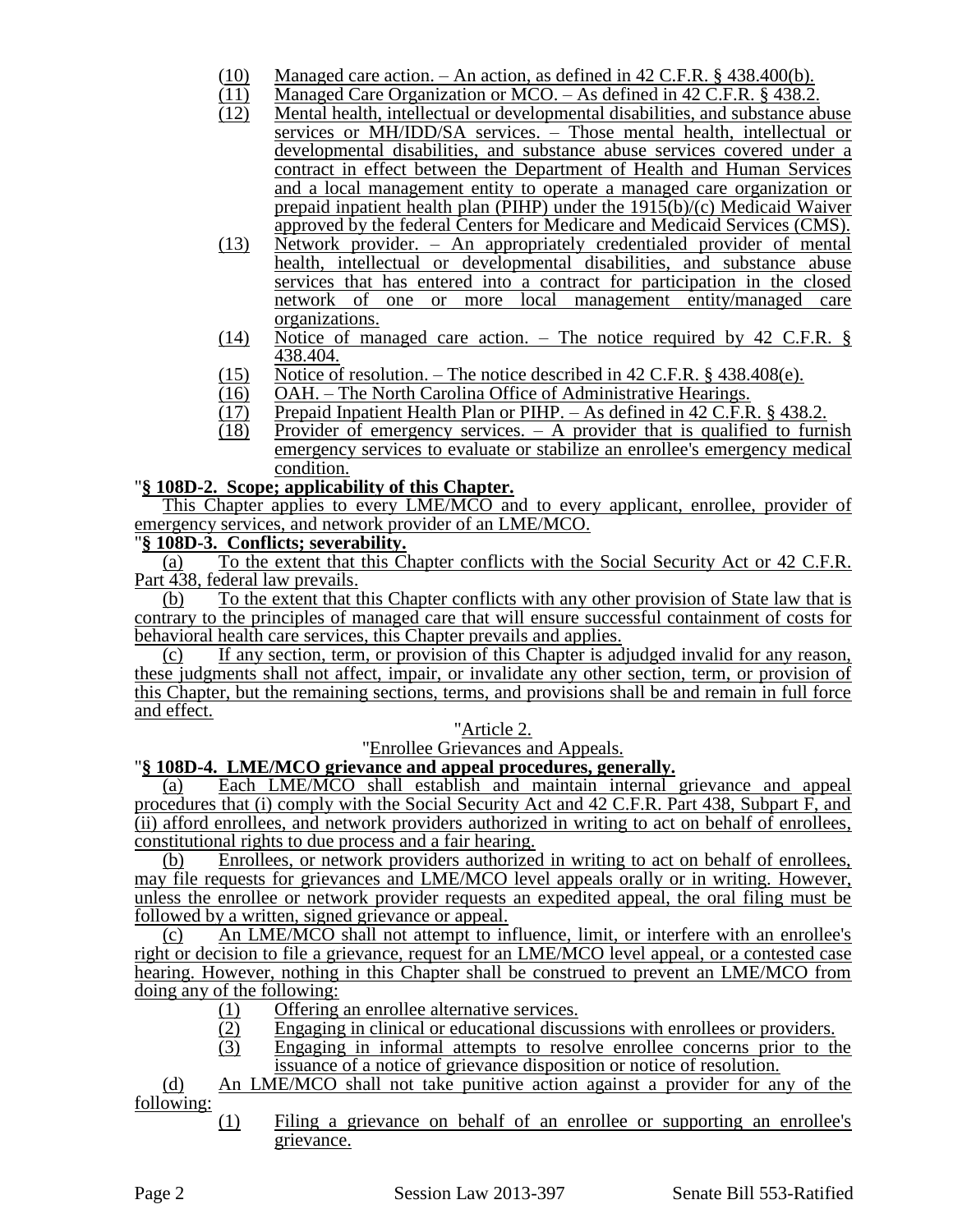- (2) Requesting an LME/MCO level appeal on behalf of an enrollee or supporting an enrollee's request for an LME/MCO level appeal.
- (3) Requesting an expedited LME/MCO level appeal on behalf of an enrollee or supporting an enrollee's request for an LME/MCO level expedited appeal.
- (4) Requesting a contested case hearing on behalf of an enrollee or supporting an enrollee's request for a contested case hearing.

# "**§ 108D-5. LME/MCO grievances.**

(a) Filing of Grievance.  $-$  An enrollee, or a network provider authorized in writing to act on behalf of an enrollee, has the right to file a grievance with an LME/MCO at any time to express dissatisfaction about any matter other than a managed care action. Upon receipt of a grievance, an LME/MCO shall cause a written acknowledgment of receipt of the grievance to be sent by United States mail.

(b) Notice of Grievance Disposition. – The LME/MCO shall resolve the grievance and cause a notice of grievance disposition to be sent by United States mail to the enrollee and all other affected parties as expeditiously as the enrollee's health condition requires, but no later than 90 days after receipt of the grievance.

(c) Right to LME/MCO Level Appeal. – There is no right to appeal the resolution of a grievance to OAH or any other forum.

## "**§ 108D-6. Standard LME/MCO level appeals.**

(a) Notice of Managed Care Action. – An LME/MCO shall provide an enrollee with written notice of a managed care action by United States mail as required under 42 C.F.R. § 438.404. The notice of action will employ a standardized form included as a provision in the contracts between the LME/MCOs and the Department of Health and Human Services.

(b) Request for Appeal. – An enrollee, or a network provider authorized in writing to act on behalf of the enrollee, has the right to file a request for an LME/MCO level appeal of a notice of managed care action no later than 30 days after the mailing date of the grievance disposition or notice of managed care action. Upon receipt of a request for an LME/MCO level appeal, an LME/MCO shall acknowledge receipt of the request for appeal in writing by United States mail.

(c) Continuation of Benefits. – An LME/MCO shall continue the enrollee's benefits during the pendency of an LME/MCO level appeal to the same extent required under 42 C.F.R. § 438.420.

(d) Notice of Resolution. – The LME/MCO shall resolve the appeal as expeditiously as the enrollee's health condition requires, but no later than 45 days after receiving the request for appeal. The LME/MCO shall provide the enrollee and all other affected parties with a written notice of resolution by United States mail within this 45-day period.

(e) Right to Request Contested Case Hearing. – An enrollee, or a network provider authorized in writing to act on behalf of an enrollee, may file a request for a contested case hearing under G.S. 108D-8 as long as the enrollee or network provider has exhausted the appeal procedures described in this section or G.S. 108D-7.

(f) Request Form for Contested Case Hearing. – In the same mailing as the notice of resolution, the LME/MCO shall also provide the enrollee with an appeal request form for a contested case hearing that meets the requirements of G.S. 108D-8(f).

## "**§ 108D-7. Expedited LME/MCO level appeals.**

(a) Request for Expedited Appeal. – When the time limits for completing a standard appeal could seriously jeopardize the enrollee's life or health or ability to attain, maintain, or regain maximum function, an enrollee, or a network provider authorized in writing to act on behalf of an enrollee, has the right to file a request for an expedited appeal of a managed care action no later than 30 days after the mailing date of the notice of managed care action. For expedited appeal requests made by enrollees, the LME/MCO shall determine if the enrollee qualifies for an expedited appeal. For expedited appeal requests made by network providers on behalf of enrollees, the LME/MCO shall presume an expedited appeal is necessary.

(b) Notice of Denial for Expedited Appeal. – If the LME/MCO denies a request for an expedited LME/MCO level appeal, the LME/MCO shall make reasonable efforts to give the enrollee and all other affected parties oral notice of the denial and follow up with written notice of denial by United States mail by no later than two calendar days after receiving the request for an expedited appeal. In addition, the LME/MCO shall resolve the appeal within the time limits established for standard LME/MCO level appeals in G.S. 108D-6.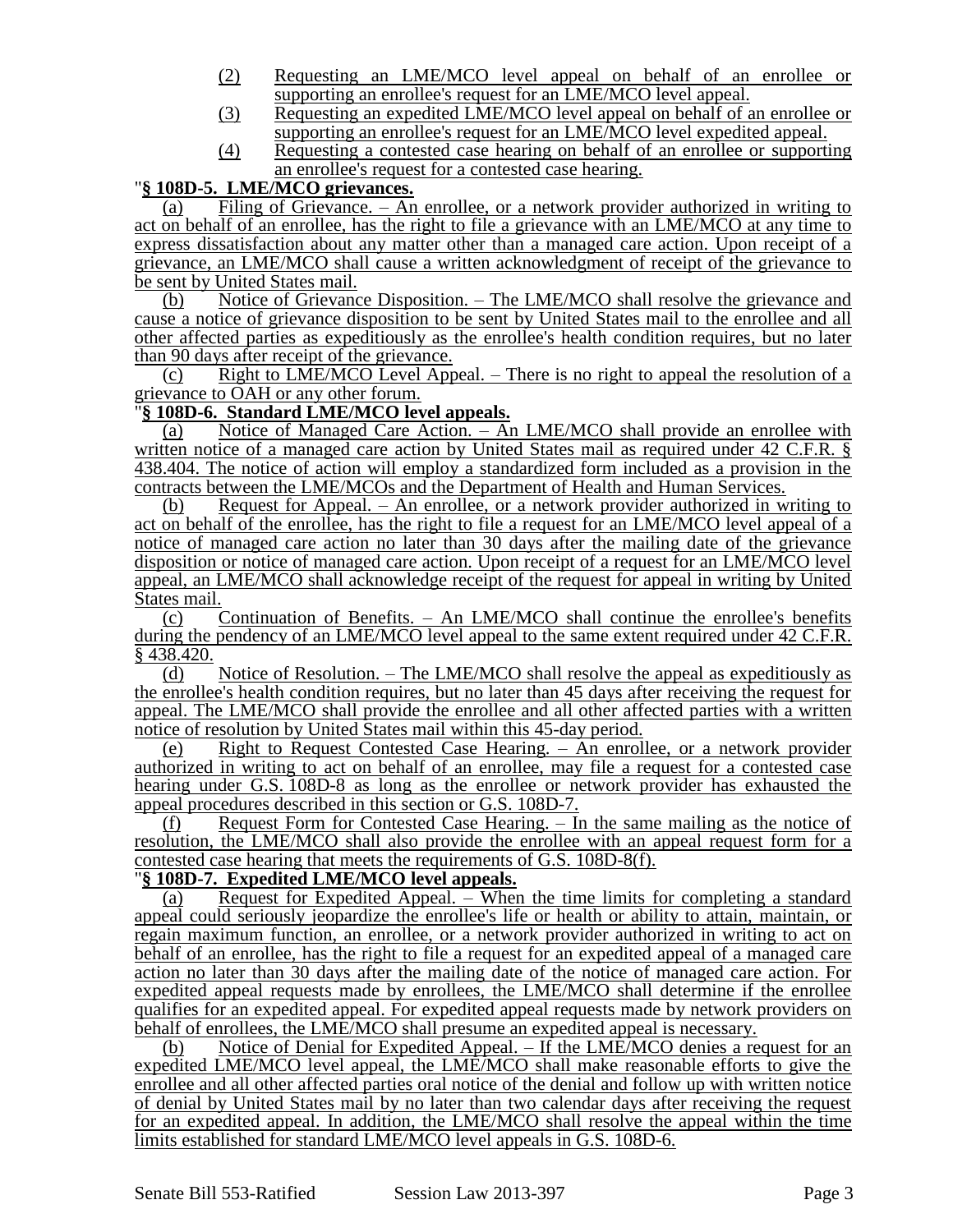(c) Continuation of Benefits. – An LME/MCO shall continue the enrollee's benefits during the pendency of an expedited LME/MCO level appeal to the extent required under 42 C.F.R. § 438.420.

(d) Notice of Resolution. – If the LME/MCO grants a request for an expedited LME/MCO level appeal, the LME/MCO shall resolve the appeal as expeditiously as the enrollee's health condition requires, and no later than three working days after receiving the request for an expedited appeal. The LME/MCO shall provide the enrollee and all other affected parties with a written notice of resolution by United States mail within this three-day period.

(e) Right to Request Contested Case Hearing. – An enrollee, or a network provider authorized in writing to act on behalf of an enrollee, may file a request for a contested case hearing under G.S. 108D-8 as long as the enrollee or network provider has exhausted the appeal procedures described in G.S. 108D-6 or this section.

(f) Reasonable Assistance. – An LME/MCO shall provide the enrollee with reasonable assistance in completing forms and taking other procedural steps necessary to file an appeal, including providing interpreter services and toll-free numbers that have adequate teletypewriter/telecommunications devices for the deaf (TTY/TDD) and interpreter capability.

 $(g)$  Request Form for Contested Case Hearing. – In the same mailing as the notice of resolution, the LME/MCO shall also provide the enrollee with an appeal request form for a contested case hearing that meets the requirements of G.S. 108D-8(f).

## "**§ 108D-8. Contested case hearings on disputed managed care actions.**

(a) Jurisdiction of the Office of Administrative Hearings. – The Office of Administrative Hearings does not have jurisdiction over a dispute concerning a managed care action, except as expressly set forth in this Chapter.

(b) Exclusive Administrative Remedy. – Notwithstanding any provision of State law or rules to the contrary, this section is the exclusive method for an enrollee to contest a notice of resolution issued by an LME/MCO. G.S. 108A-70.9A, 108A-70.9B, and 108A-70.9C do not apply to enrollees contesting a managed care action.

 $(c)$  Request for Contested Case Hearing. – A request for an administrative hearing to appeal a notice of resolution issued by an LME/MCO is a contested case subject to the provisions of Article 3 of Chapter 150B of the General Statutes. An enrollee, or a network provider authorized in writing to act on behalf of an enrollee, has the right to file a request for appeal to contest a notice of resolution as long as the enrollee or network provider has exhausted the appeal procedures described in G.S. 108D-6 or G.S. 108D-7.

(d) Filing Procedure. – An enrollee, or a network provider authorized in writing to act on behalf of an enrollee, may file a request for an appeal by sending an appeal request form that meets the requirements of subsection (e) of this section to OAH and the affected LME/MCO by no later than 30 days after the mailing date of the notice of resolution. A request for appeal is deemed filed when a completed and signed appeal request form has been both submitted into the care and custody of the chief hearings clerk of OAH and accepted by the chief hearings clerk. Upon receipt of a timely filed appeal request form, information contained in the notice of resolution is no longer confidential, and the LME/MCO shall immediately forward a copy of the notice of resolution to OAH electronically. OAH may dispose of these records after one year.

(e) Parties. – The LME/MCO shall be the respondent for purposes of this appeal. The LME/MCO or enrollee may move for the permissive joinder of the Department under Rule 20 of the North Carolina Rules of Civil Procedure. The Department may move to intervene as a necessary party under Rules 19 and 24 of the North Carolina Rules of Civil Procedure.

(f) Appeal Request Form. – In the same mailing as the notice of resolution, the LME/MCO shall also provide the enrollee with an appeal request form for a contested case hearing which shall be no more than one side of one page. The form shall include at least all of the following:

- (1) A statement that in order to request an appeal, the enrollee must file the form in accordance with OAH rules, by mail or fax to the address or fax number listed on the form, by no later than 30 days after the mailing date of the notice of resolution.
- (2) The enrollee's name, address, telephone number, and Medicaid identification number.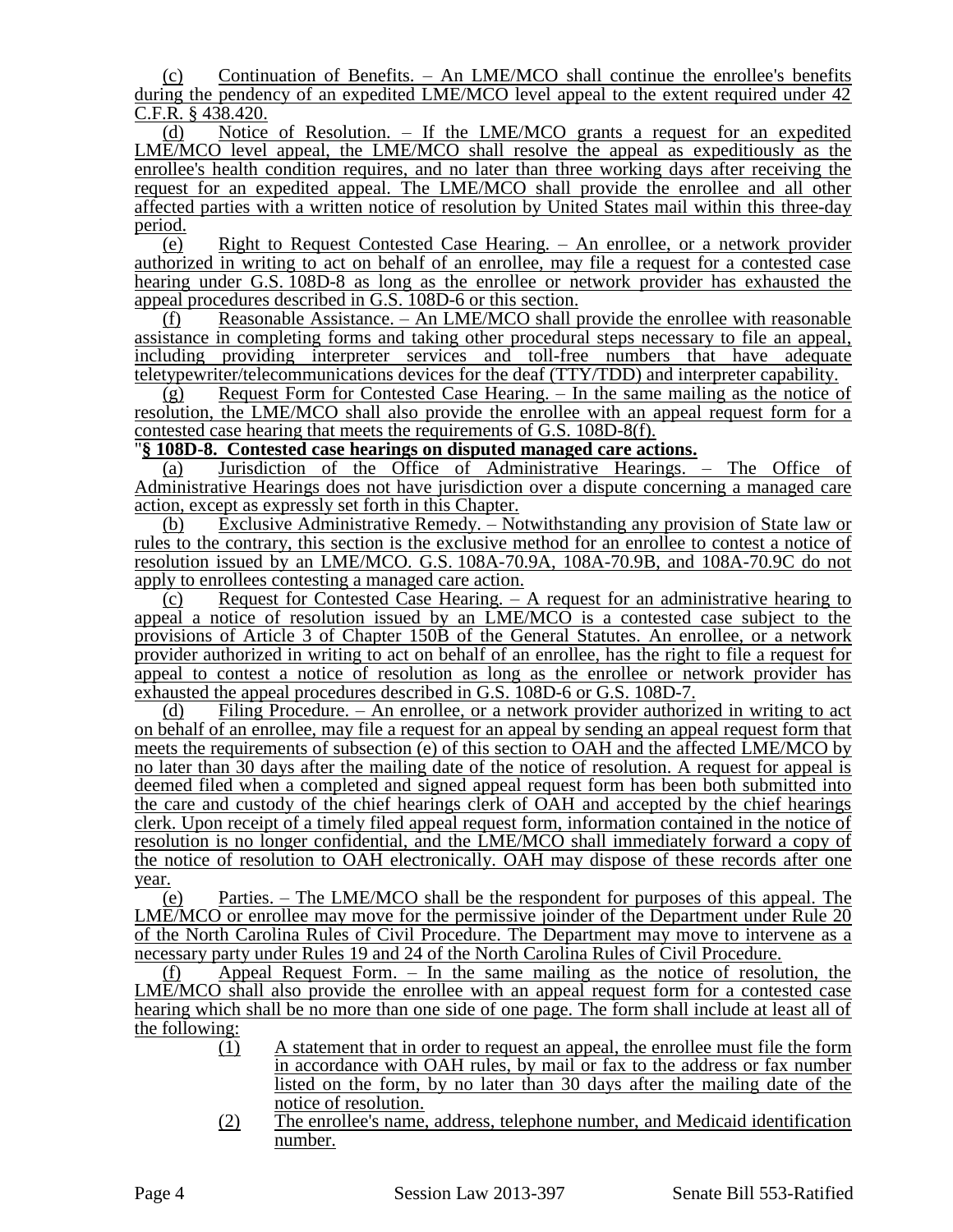- (3) A preprinted statement that indicates that the enrollee would like to appeal a specific managed care action identified in the notice of resolution.
- (4) A statement informing the enrollee of the right to be represented at the contested case hearing by a lawyer, a relative, a friend, or other spokesperson.
- (5) A space for the enrollee's signature and date.

(g) Continuation of Benefits. – An LME/MCO shall continue the enrollee's benefits during the pendency of an appeal to the same extent required under 42 C.F.R. § 438.420. Notwithstanding any other provision of State law, the administrative law judge does not have the power to order and shall not order an LME/MCO to continue benefits in excess of what is required by  $42$  C.F.R.  $\frac{8}{9}$  438.420.<br>(h) Simple Procedures. –

Simple Procedures. – Notwithstanding any other provision of Article 3 of Chapter 150B of the General Statutes, the chief administrative law judge of OAH may limit and simplify the administrative hearing procedures that apply to contested case hearings conducted under this section in order to complete these cases as expeditiously as possible. Any simplified hearing procedures approved by the chief administrative law judge under this subsection must comply with all of the following requirements:

- (1) OAH shall schedule and hear cases by no later than 55 days after receipt of a request for a contested case hearing.
- (2) OAH shall conduct all contested case hearings telephonically or by video technology with all parties, unless the enrollee requests that the hearing be conducted in person before the administrative law judge. An in-person hearing shall be conducted in the county that contains the headquarters of the LME/MCO unless the enrollee's impairments limit travel. For enrollees with impairments that limit travel, an in-person hearing shall be conducted in the enrollee's county of residence. OAH shall provide written notice to the enrollee of the use of telephonic hearings, hearings by video conference, and in-person hearings before the administrative law judge, as well as written instructions on how to request a hearing in the enrollee's county of residence.
- (3) The administrative law judge assigned to hear the case shall consider and rule on all prehearing motions prior to the scheduled date for a hearing on the merits.
- (4) The administrative law judge may allow brief extensions of the time limits imposed in this section only for good cause shown and to ensure that the record is complete. The administrative law judge shall only grant a continuance of a hearing in accordance with rules adopted by OAH for good cause shown and shall not grant a continuance on the day of a hearing, except for good cause shown. If an enrollee fails to make an appearance at a hearing that has been properly noticed by OAH by United States mail, OAH shall immediately dismiss the case, unless the enrollee moves to show good cause by no later than three business days after the date of dismissal. As used in this section, "good cause shown" includes delays resulting from untimely receipt of documentation needed to render a decision and other unavoidable and unforeseen circumstances.
- (5) OAH shall include information on at least all of the following in its notice of hearing to an enrollee:
	- a. The enrollee's right to examine at a reasonable time before and during the hearing the contents of the enrollee's case file and any documents to be used by the LME/MCO in the hearing before the administrative law judge.
	- b. The enrollee's right to an interpreter during the hearing process.
	- c. The circumstances in which a medical assessment may be obtained at the LME/MCO's expense and made part of the record, including all of the following:
		- 1. A hearing involving medical issues, such as a diagnosis, an examining physician's report, or a decision by a medical review team.
		- 2. A hearing in which the administrative law judge considers it necessary to have a medical assessment other than the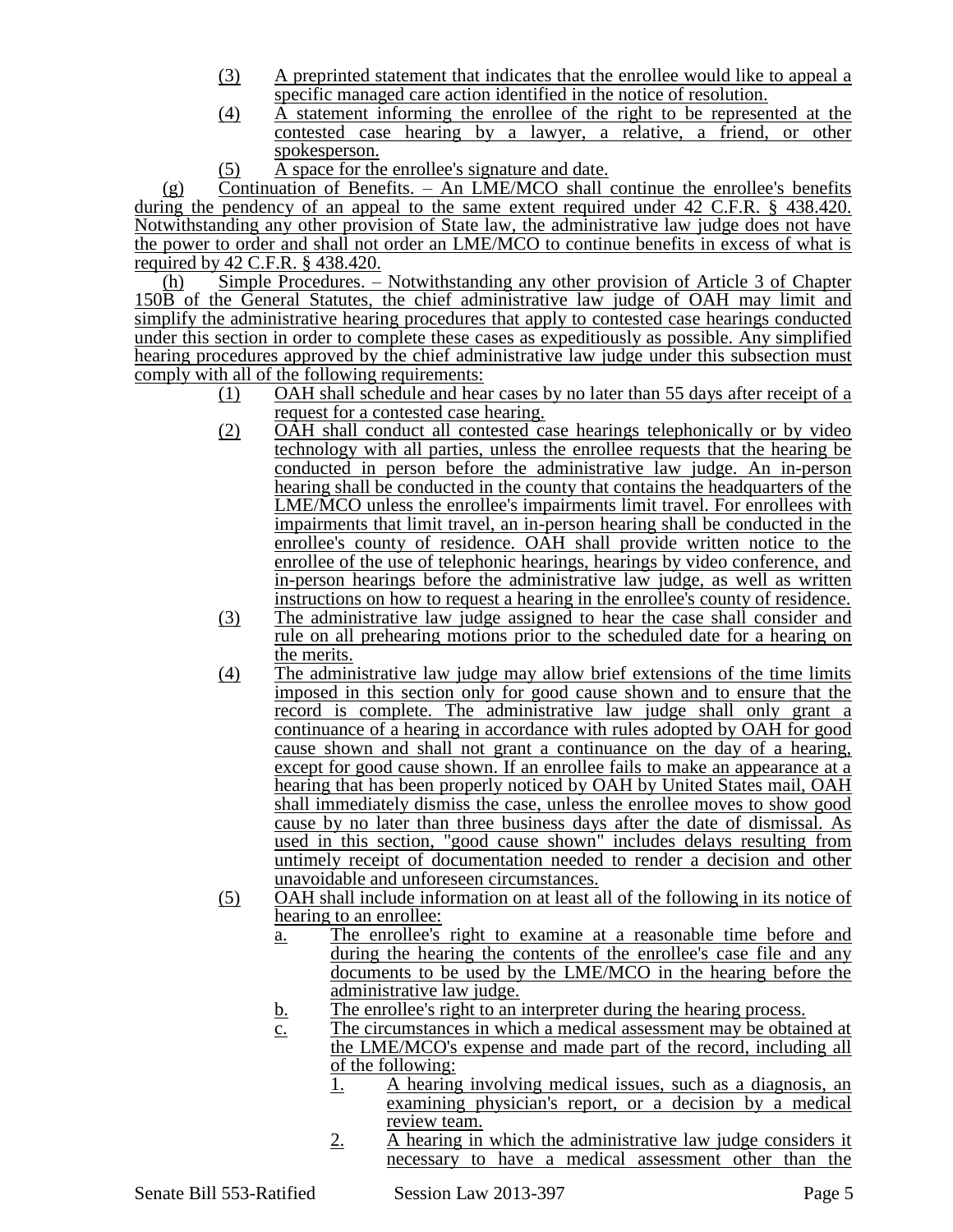medical assessment performed by an individual involved in any previous level of review or decision making.

(i) Mediation. – Upon receipt of an appeal request form as provided by  $\tilde{G}$ .S. 108D-8(f) or other clear request for a hearing by an enrollee, OAH shall immediately notify the Mediation Network of North Carolina, which shall contact the enrollee within five days to offer mediation in an attempt to resolve the dispute. If mediation is accepted, the mediation must be completed within 25 days of submission of the request for appeal. Upon completion of the mediation, the mediator shall inform OAH and the LME/MCO within 24 hours of the resolution by facsimile or electronic messaging. If the parties have resolved matters in the mediation, OAH shall dismiss the case. OAH shall not conduct a hearing of any contested case involving a dispute of a managed care action until it has received notice from the mediator assigned that either (i) the mediation was unsuccessful, (ii) the petitioner has rejected the offer of mediation, or (iii) the petitioner has failed to appear at a scheduled mediation. Nothing in this subsection shall restrict the right to a contested case hearing.

 $(i)$  Burden of Proof. – The enrollee has the burden of proof on all issues submitted to OAH for a contested case hearing under this section and has the burden of going forward. The administrative law judge shall not make any ruling on the preponderance of evidence until the close of all evidence in the case.

(k) New Evidence. – The enrollee shall be permitted to submit evidence regardless of whether it was obtained before or after the LME/MCO's managed care action and regardless of whether the LME/MCO had an opportunity to consider the evidence in resolving the LME/MCO level appeal. Upon the receipt of new evidence and at the request of the LME/MCO, the administrative law judge shall continue the hearing for a minimum of 15 days and a maximum of 30 days in order to allow the LME/MCO to review the evidence. Upon reviewing the evidence, if the LME/MCO decides to reverse the managed care action taken against the enrollee, it shall immediately inform the administrative law judge of its decision.

(l) Issue for Hearing. – For each managed care action, the administrative law judge shall determine whether the LME/MCO substantially prejudiced the rights of the enrollee and whether the LME/MCO, based upon evidence at the hearing:

- (1) Exceeded its authority or jurisdiction.<br>
(2) Acted erroneously.<br>
(3) Failed to use proper procedure.
- Acted erroneously.
- Failed to use proper procedure.
- $\frac{1}{10}$  Acted arbitrarily or capriciously.<br>  $\frac{1}{10}$  Failed to act as required by law o
- Failed to act as required by law or rule.

(m) To the extent that anything in this Part, Chapter 150B of the General Statutes, or any rules or policies adopted under these Chapters is inconsistent with the Social Security Act or 42 C.F.R. Part 438, Subpart F, federal law prevails and applies to the extent of the conflict. All rules, rights, and procedures for contested case hearings concerning managed care actions shall be construed so as to be consistent with federal law and shall provide the enrollee with no lesser and no greater rights than those provided under federal law.

## "**§ 108D-9. Notice of final decision and right to seek judicial review.**

The administrative law judge assigned to conduct a contested case hearing under G.S. 108D-8 shall hear and decide the case without unnecessary delay. The judge shall prepare a written decision that includes findings of fact and conclusions of law and send it to the parties in accordance with G.S. 150B-37. The written decision shall notify the parties of the final decision and of the right of the enrollee and the LME/MCO to seek judicial review of the decision under Article 4 of Chapter 150B of the General Statutes.

**SECTION 2.** G.S. 122C-151.3 reads as rewritten:

#### "**§ 122C-151.3. Dispute with area authorities or county programs.**

(a) An area authority or county program shall establish written procedures for resolving disputes over decisions of an area authority or county program that may be appealed to the State MH/DD/SA Appeals Panel under G.S. 122C-151.4. The procedures shall be informal and shall provide an opportunity for those who dispute the decision to present their position.

(b) This section does not apply to LME/MCOs, enrollees, applicants, providers of emergency services, or network providers subject to Chapter 108D of the General Statutes."

**SECTION 3.** G.S. 122C-151.4(g) reads as rewritten:

"(g) This section does not apply to providers of community support services who appeal directly to the Department of Health and Human Services under the Department's community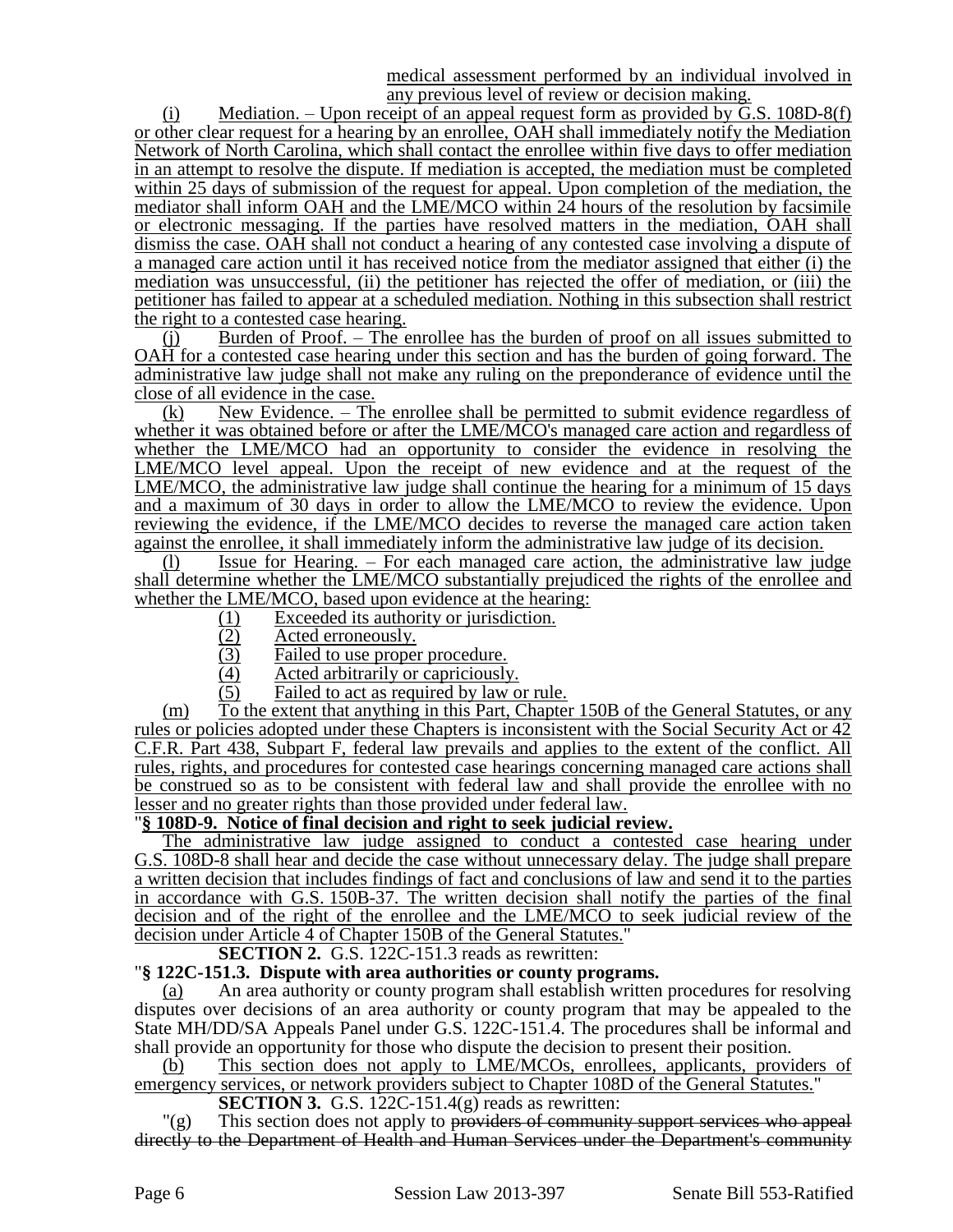support provider appeal process. LME/MCOs, enrollees, applicants, providers of emergency services, or network providers subject to Chapter 108D of the General Statutes."

**SECTION 4.** G.S. 150B-23 is amended by adding a new subsection to read:

"(a3) A Medicaid enrollee, or network provider authorized in writing to act on behalf of the enrollee, who appeals a notice of resolution issued by an LME/MCO under Chapter 108D of the General Statutes may commence a contested case under this Article in the same manner as any other petitioner. The case shall be conducted in the same manner as other contested cases under this Article. Solely and only for the purposes of contested cases commenced as Medicaid managed care enrollee appeals under Chapter 108D of the General Statutes, an LME/MCO is considered an agency as defined in G.S. 150B-2(1a). The LME/MCO shall not be considered an agency for any other purpose."

**SECTION 5.** By September 30, 2013, the Department of Health and Human Services shall take any action necessary to implement this act, including submitting to the Centers for Medicare and Medicaid Services a Medicaid State Plan Amendment with a retroactive effective date of July 1, 2013. On or before September 30, 2013, the Department of Health and Human Services shall report to the Joint Legislative Oversight Committee on Health and Human Services on the status of the implementation of this act.

#### **PART II. BLUE RIBBON COMMISSION RECOMMENDATIONS/SUPPORTIVE MENTAL HEALTH HOUSING.**

**SECTION 6.(a)** Chapter 122C of the General Statutes is amended by adding a new Article to read:

"Article 1B.

"Transitions to Community Living.

#### "Part 1. North Carolina Supportive Housing Program.

### "**§ 122C-20.5. Definitions.**

The following definitions apply in this Article:

- (1) Individual with serious mental illness or SMI. An individual who is 18 years of age or older with a mental illness or disorder that is described in the Diagnostic and Statistical Manual of Mental Disorders, Fourth Edition, that impairs or impedes functioning in one or more major areas of living and is unlikely to improve without treatment, services, supports, or all three. The term does not include a primary diagnosis of Alzheimer's disease or dementia.
- (2) Individual with serious and persistent mental illness or SPMI. A person who is 18 years of age or older who meets one of the following criteria:
	- a. Has a mental illness or disorder that is so severe and chronic that it prevents or erodes development of functional capacities in primary aspects of daily life such as personal hygiene and self-care, decision making, interpersonal relationships, social transactions, learning, and recreational activities.
	- b. Is receiving Supplemental Security Income or Social Security Disability Income due to mental illness.

#### "**§ 122C-20.6. Department to establish statewide supportive housing program for individuals transitioning into community living; purpose.**

The Department of Health and Human Services, in consultation with the North Carolina Housing Finance Agency, shall establish and administer a tenant-based rental assistance program known as the North Carolina Supportive Housing Program. The purpose of the program is to transition individuals diagnosed with serious mental illness or serious and persistent mental illness from institutional settings to more integrated community-based settings appropriate to meet their needs. Under the program, the Department, in consultation with the North Carolina Housing Finance Agency and LME/MCOs, shall arrange for program participants to be transitioned to housing slots available through the program with all the rights and obligations created by a landlord-tenant relationship.

#### "**§ 122C-20.7. Administration of housing subsidies for supportive housing.**

The Department may enter into a contract with a private vendor to serve as the housing subsidy administrator for the North Carolina Supportive Housing Program with responsibility for distributing rental vouchers and community living vouchers to program participants based on a formula developed by the Department.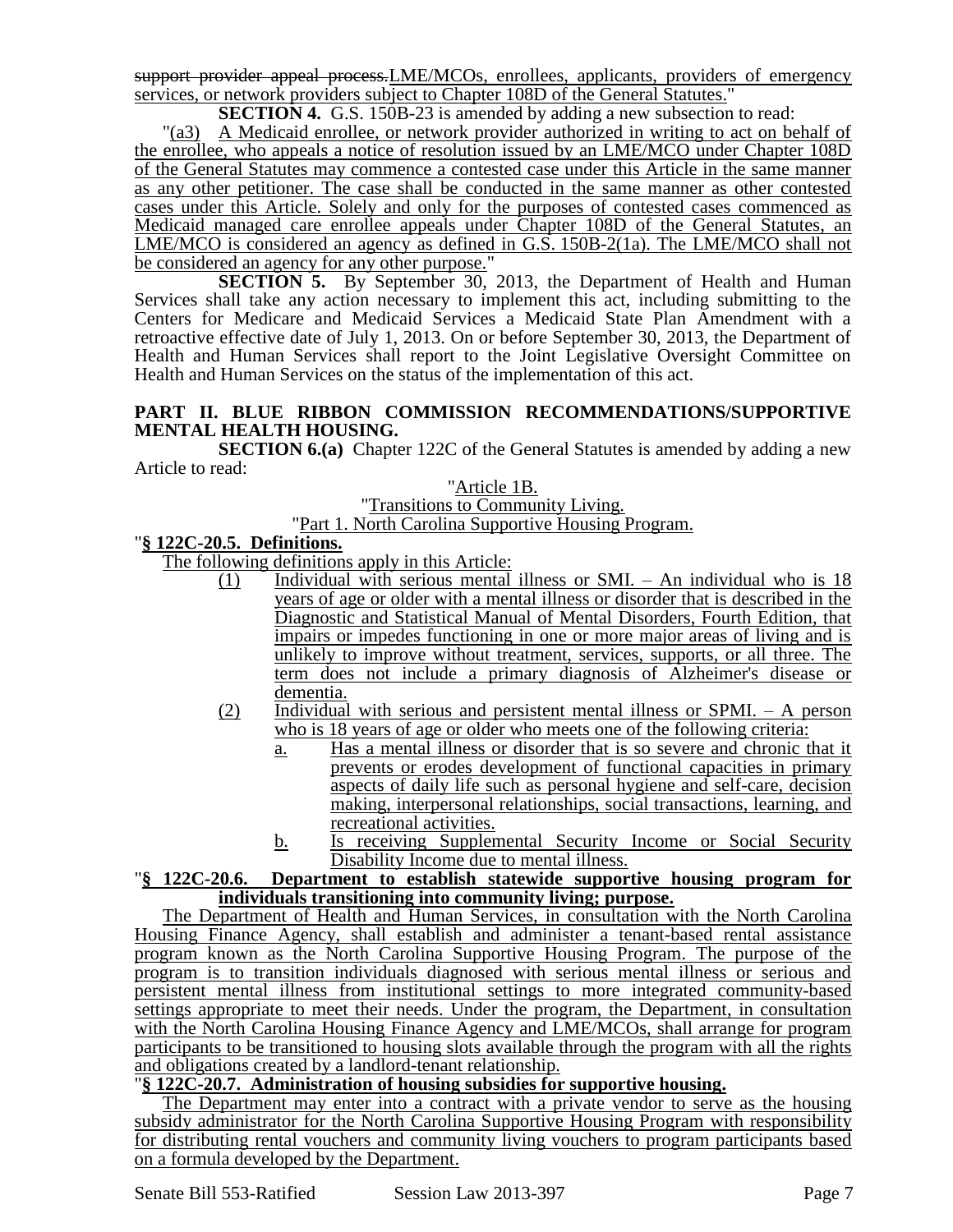## "**§ 122C-20.8. Eligibility requirements for NC Supportive Housing Program.**

The Division of Aging and Adult Services shall adopt rules to establish eligibility requirements for the program. The eligibility requirements shall, at a minimum, include income eligibility requirements and requirements to give priority for program participation and transition services to individuals diagnosed with serious mental illness or serious and persistent mental illness who are currently residing in institutional settings. The Division may adopt temporary rules necessary to implement this Article.

# "**§ 122C-20.9. In-reach activities for supportive housing.**

The Department shall have ongoing responsibility for developing and distributing a list of potentially eligible program participants for each LME/MCO by catchment area. Upon receipt of this information, each LME/MCO shall have ongoing responsibility for prioritizing the list of individuals to whom it will provide in-reach activities in order to (i) arrange an in-person meeting with potentially eligible participants to determine their eligibility and level of interest and (ii) report back to the Department on the LME/MCO's recommended list of program participants on a daily basis. Upon receipt of an LME/MCO's recommended list of program participants, the Department shall make a final determination of eligibility.

## "**§ 122C-20.10. Allocation of supportive housing slots to LME/MCOs.**

The Department shall annually determine the number of housing slots to be allocated to each LME/MCO as follows:

- (1) Each year, the Department shall distribute at least fifty percent (50%) of the housing slots available through this program equally among all LME/MCOs.
- (2) The Department shall award additional housing slots to LME/MCOs based on local need, as determined by the information provided by LME/MCOs to the Department in accordance with G.S. 122C-20.9.

### "**§ 122C-20.11. Transition of program participants into housing slots.**

The LME/MCO shall develop a written transition plan for each individual determined to be eligible and interested in participating in the North Carolina Supportive Housing Program. The transition plan for the approved housing slot shall identify at least all of the following:<br>  $\frac{(1)}{(2)}$  Available housing units that meet the individual's needs.<br>  $\frac{(2)}{(2)}$  Any transition services that will be necessary

- Available housing units that meet the individual's needs.
- Any transition services that will be necessary for the individual, including, but not limited to, a one-time transition stability payment, not to exceed two thousand dollars (\$2,000) per individual, for up-front move-in costs approved by the Department or the housing subsidy administrator.
- (3) Solutions to potential barriers to the individual's successful transition to community-based supported housing.
- (4) Any other information the Department deems necessary for the individual program participant's successful transition into community-based supported housing.

#### "**§ 122C-20.12. Transition services.**

LME/MCOs shall provide individualized transition services to program participants within their respective catchment areas for the 90-day period following the individual's transition into a housing slot provided through the program.

## "**§ 122C-20.13. Tenancy support services.**

The Department or the housing subsidy administrator shall provide ongoing tenancy support services to program participants.

## "**§ 122C-20.14. Approval of landlords and housing units.**

The Department shall develop an application process for owners of housing units seeking to participate in the program as landlords. The application process shall, at a minimum, include an inspection of the owners' selected housing units and a requirement that owners receive educational information from the Department about the North Carolina Supportive Housing Program prior to being approved as landlords.

## "**§ 122C-20.15. Annual reporting on NC Supportive Housing Program.**

Annually on October 1, the Department shall report to the Joint Legislative Oversight Committee on Health and Human Services of the General Assembly on the number of individuals within each LME/MCO catchment area who transitioned into housing slots available through the North Carolina Supportive Housing Program during the preceding calendar year. The report shall include a breakdown of all funds expended by each LME/MCO for transitioning these individuals into the housing slots.

### "**§ 122C-20.16. NC Supportive Housing Program not an entitlement.**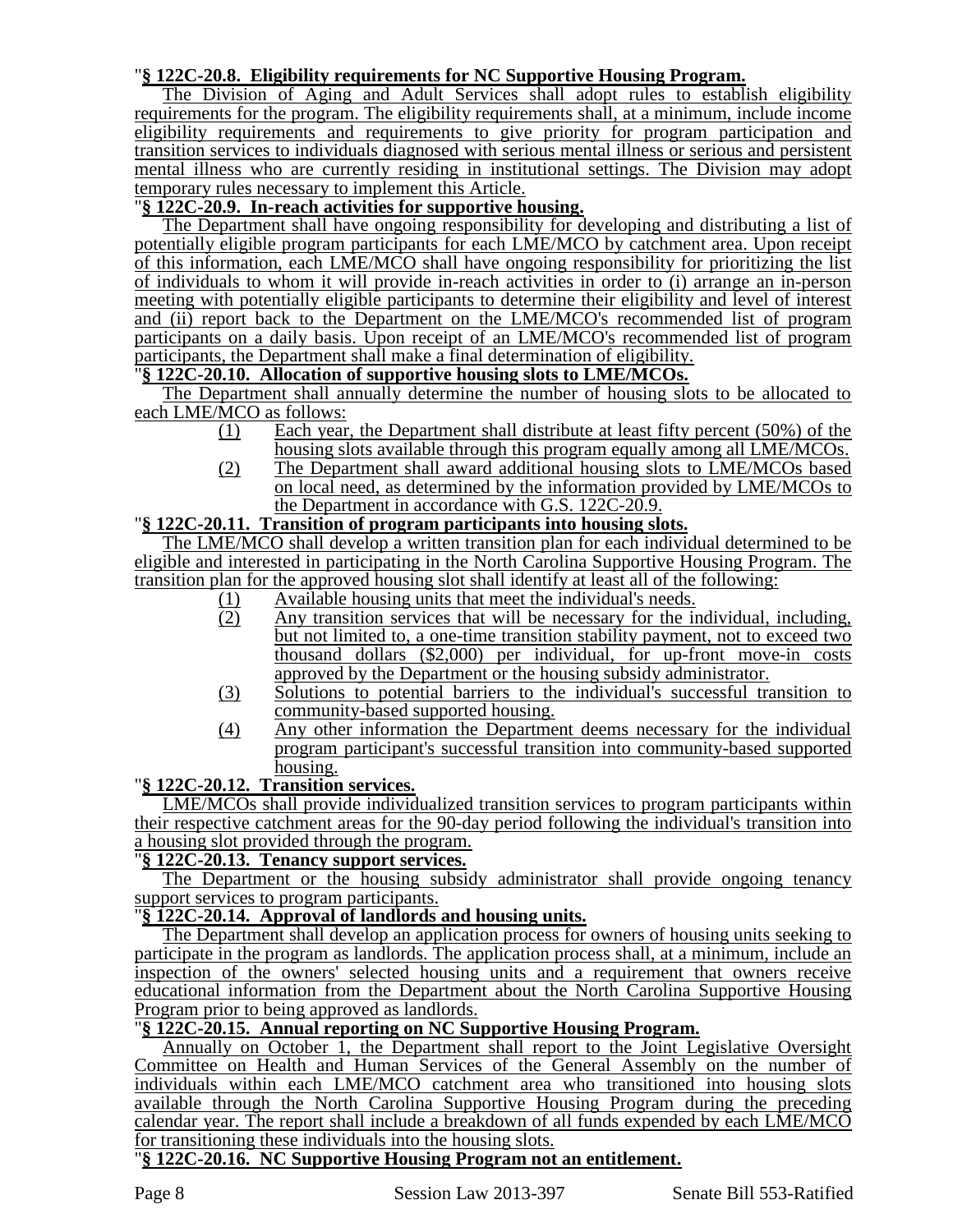The Department shall not be required to provide housing slots to individuals beyond the number that can be supported by funds appropriated by the General Assembly for this purpose. The supportive housing program established under this Part, whether administered by the Department or a private entity, is not an entitlement, and nothing in this Part shall create any property right."

**SECTION 6.(b)** By no later than October 1, 2013, each LME/MCO shall transition at least 15 eligible individuals to community-based supported housing slots available through the North Carolina Supportive Housing Program established under G.S. 122C-20.5.

**SECTION 7.** Funds appropriated to the Department of Health and Human Services for the 2013-2015 fiscal biennium to develop and implement housing, support, and other services for people with mental illness pursuant to the Department of Justice settlement agreement shall be used as follows:

- (1) The sum of one million seven hundred forty-five thousand two hundred eighty dollars (\$1,745,280) for fiscal year 2013-2014 and the sum of three million one hundred twenty thousand thirty-seven dollars (\$3,120,037) for fiscal year 2014-2015 shall be used to establish and operate the North Carolina Supportive Housing Program authorized in Article 1B of Chapter 122C of the General Statutes.
- (2) The sum of one million four hundred forty thousand dollars (\$1,440,000) for fiscal year 2013-2014 and the sum of one million five hundred forty thousand dollars (\$1,540,000) for fiscal year 2014-2015 shall be used for program administration for the North Carolina Supportive Housing Program authorized in Article 1B of Chapter 122C of the General Statutes.
- (3) The sum of six hundred fifty thousand dollars (\$650,000) for fiscal year 2013-2014 and the sum of one million two hundred sixteen thousand dollars (\$1,216,000) for fiscal year 2014-2015 shall be used to provide one-time transition stability funds, not to exceed two thousand dollars (\$2,000) per individual, to cover the cost of up-front move-in costs for individuals placed in housing slots available through the North Carolina Supportive Housing Program authorized in Article 1B of Chapter 122C of the General Statutes.
- (4) Any funds appropriated for the 2014-2015 fiscal year that are not used for the purposes set forth in subdivisions (1) through (3) of this section shall be used to provide a comprehensive array of services that individuals need to transition to and be maintained in the community.

**SECTION 8.** Chapter 122E of the General Statutes is amended by adding a new section to read:

# "**§ 122E-3A. Community Living Housing Fund.**

- (a) Definitions. The following definitions apply in this section:
	- (1) Catchment area. As defined in G.S. 122C-3.<br>
	(2) Targeted units. Units within Low In
		- (2) Targeted units. Units within Low Income Housing Tax Credit developments that are specifically designed to facilitate the inclusion of individuals with disabilities.

(b) Creation and Source of Funds. – The Community Living Housing Fund is established within the Housing Finance Agency to pay for the transition of individuals diagnosed with severe mental illness or severe and persistent mental illness as defined in G.S. 122C-20.5 from institutional settings to integrated, community-based supported housing and to increase the percentage of targeted housing units available to individuals with disabilities for use in the North Carolina Supportive Housing Program under Article 1B of Chapter 122C of the General Statutes. Beginning with fiscal year 2013-2014, any unexpended, unencumbered balance of the amount appropriated to the Transitions to Community Living Fund established pursuant to Section  $10.\overline{23}A(d)$  of S.L. 2012-142 at the end of each fiscal year shall not revert but shall be transferred and made available to the Community Living Housing Fund.

(c) Use of Funds. – The North Carolina Housing Finance Agency, in consultation with the Department of Health and Human Services, shall be responsible for administering the Community Living Housing Fund. The monies in the Fund shall be available for expenditure only upon an act of appropriation by the General Assembly and only for the following purposes: